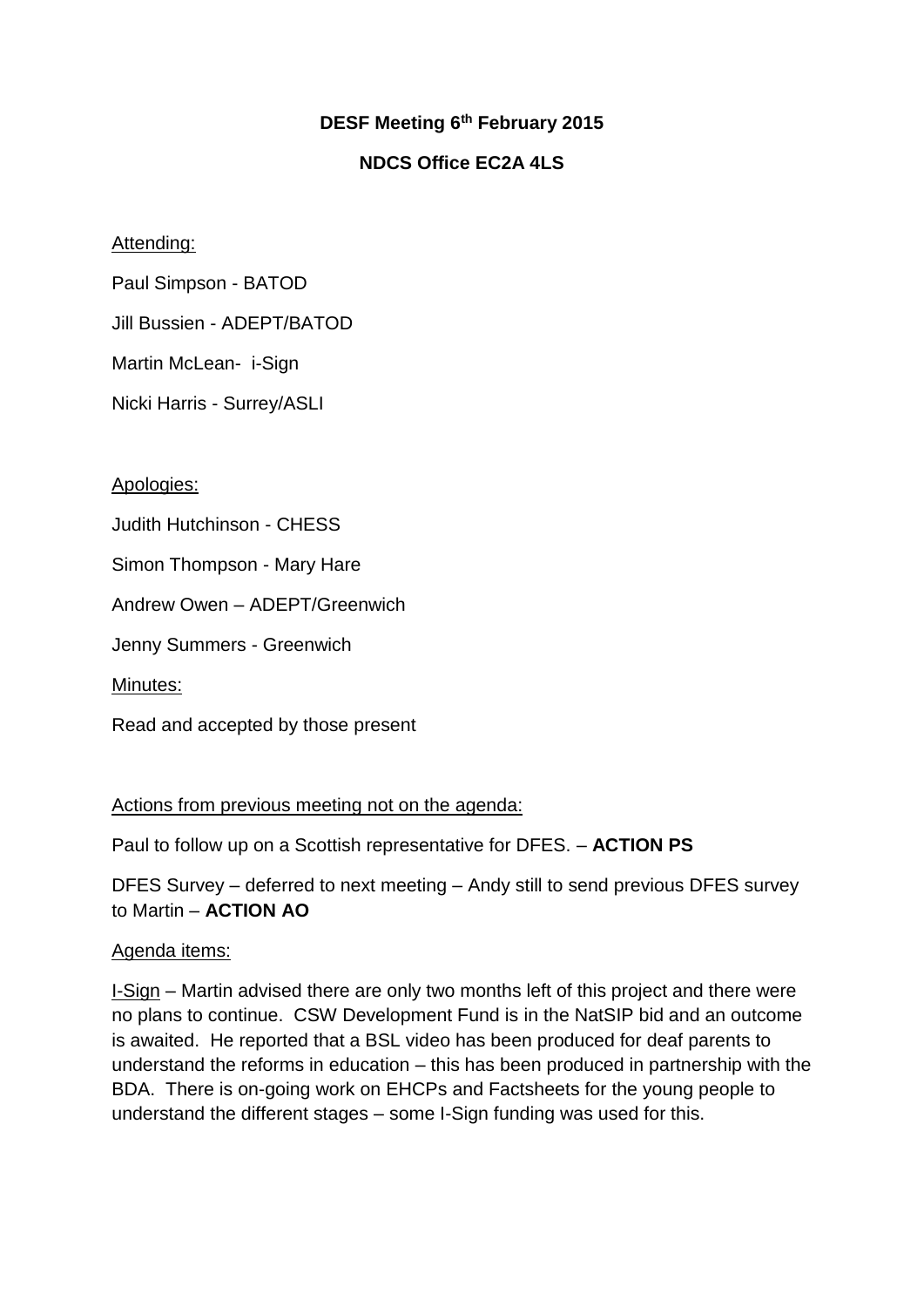Work is continuing on researching Local Offers and how many are accessible in BSL so far only 8 identified. Case studies requested. Martin to send the link to DFES members. – **ACTION MM**

Case studies on Personal Budgets are at present on hold as so few are available. There are NDCS factsheets available on these. Discussion followed about the use of personal budgets and parental choice eg some employed support workers are also working directly with families where they choose to use their personal budget – be aware of conflict of interests.

OLM: There is an issue with the number of staff and rooms required for individual OLMs for exams. One school required 25 invigilators, OLMs and rooms and are reluctant. This was raised with Ofgual who suggested a roving OLM. JCQ state there are no qualified OLMs and all agreed here is a rooming issue.

GCSEs – Ian Noon and Brian Gale have researched and found a drop rate for deaf students since the changes to GCSE assessments – this new structure (eg more literacy skills required in English; all assessment at the end of the course) is not deaf friendly and this is reflected in the statistics. The final assessment system is a concern as it is detrimental to the deaf student. Ofqual is interested in further information about this as they recognise it has had more effect on the children with language difficulties than originally thought – despite equality impact assessments.

I-GCSEs are not included in the league tables but Jill reported that these are more accessible to the deaf students as they are done in small 'chunks'.

Martin requested case studies for students who have been disadvantaged by the new structure. Paul has already asked MH and will add this request to the ToD Forum and Jill will do the same with ADEPT. Paul suggested NDCS send the data to Ofqual. **ACT ION PS**

NDCS also investigating staffing issues due to the cuts.

DSA: Paul had sent out a statement to DFES members from BATA informing of a challenge to the proposed reforms – this has NDCS backing.

Nicki outlined the issue of the SFE banding having already been put in place, despite SFE stating to NDCS that this would not come in to practice yet. There is an example of a student being denied appropriate access to professional support as unqualified note-takers had been allocated by SFE in their letter of entitlement – the student has complained to both the university and SFE. SFE replied that if the student wanted another supplier they would have to pay the difference in the hourly rate from their own pocket. The student has asked for meetings with the university but to date these have been booked and then cancelled – the student is pursuing this and NDCS is aware. Ian Noon has been in contact with SFE and has a written reply which does not correlate with current practice. The general feeling of the meeting was that although a challenge has been raised regarding the proposed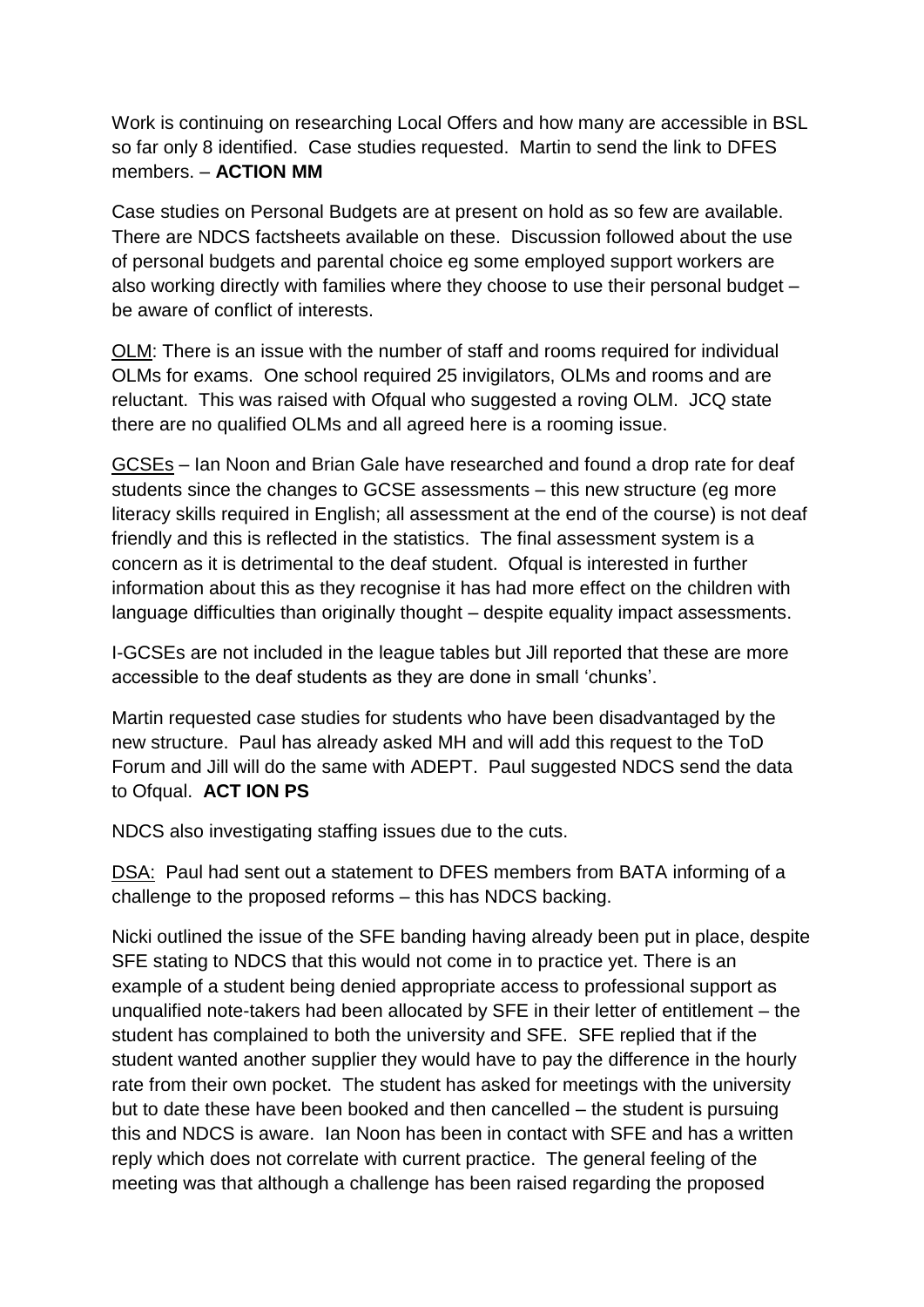changes to the DSA, the cuts have already been implemented by SFE introducing the banding system. Major concern about the lack of quality assurance. Nicki to write a briefing note to go on the ToD forum and on ADEPT to ask for examples of similar cases. Martin to ask Ian if there is potential in pursuing this with politicians and the group thought contacting SEEHEAR and Radio Four, You and Yours, might be other avenues to follow. Nicki to write to NatSIP and ask for their support. **ACTION NH**

Cuts: Jill stated that FE tutors were losing their jobs as not enough deaf students were enrolling. CSW recruitment is also an issue.

Martin explained the current work on CSW qualifications and Jill voiced concerns on the current available course. Work has started on a CSW Apprenticeship and discussion followed on the elements of the current Signature course and where there were issues. Martin explained the difficulties of having qualifications where no NOS were in place. Jill explained that most CSWs were older than the usual apprentice and the right recruitment is essential for our cohort of students. Martin explained that CSW support in the SW of England is in question as LAs are advising BSL pupils to go to Exeter. Paul suggested this was due to peer group perhaps. Martin said the parents are unhappy with the lack of choice. This might also have an effect on the number of ToDs who might lose jobs.

NRCPD meeting: Jill and Nicki attended. The draft outline of the meeting was yet to be published. There was much discussion at this meeting on TAs and their/lack of qualifications.

ADEPT: At the December meeting working groups were set up. These are financed by membership. There is a conference on  $27<sup>th</sup>$  June 2015 in East Berkshire College. Paul to check this is on the BATOD website. Small training days had been set up and were successful as a low cost. **ACTION PS**

ASLI: Nicki explained that a new website is up and running but there are concerns about the communication channels from the Board – these are being addressed.

BATOD: The conference is in Edinburgh on March 14<sup>th</sup> 2015. There has been a good response. The MQ consultation period expired but no outcome is known as yet. It is expected a document will be produced for tenders but thoughts are that current providers will remain as they are for the deaf MQ. A new version to start in 2015 is unlikely so current students will remain as they are now. The Govt will need to be involved but at present they have not indicated that there is no need for an MQ. The sector will look at the tenders. There is a danger that courses might 'drop out'. At present in the UK there are 4 courses, in Scotland 1 course and in Wales 1 course. NDCS is campaigning and Paul thanked them for this.